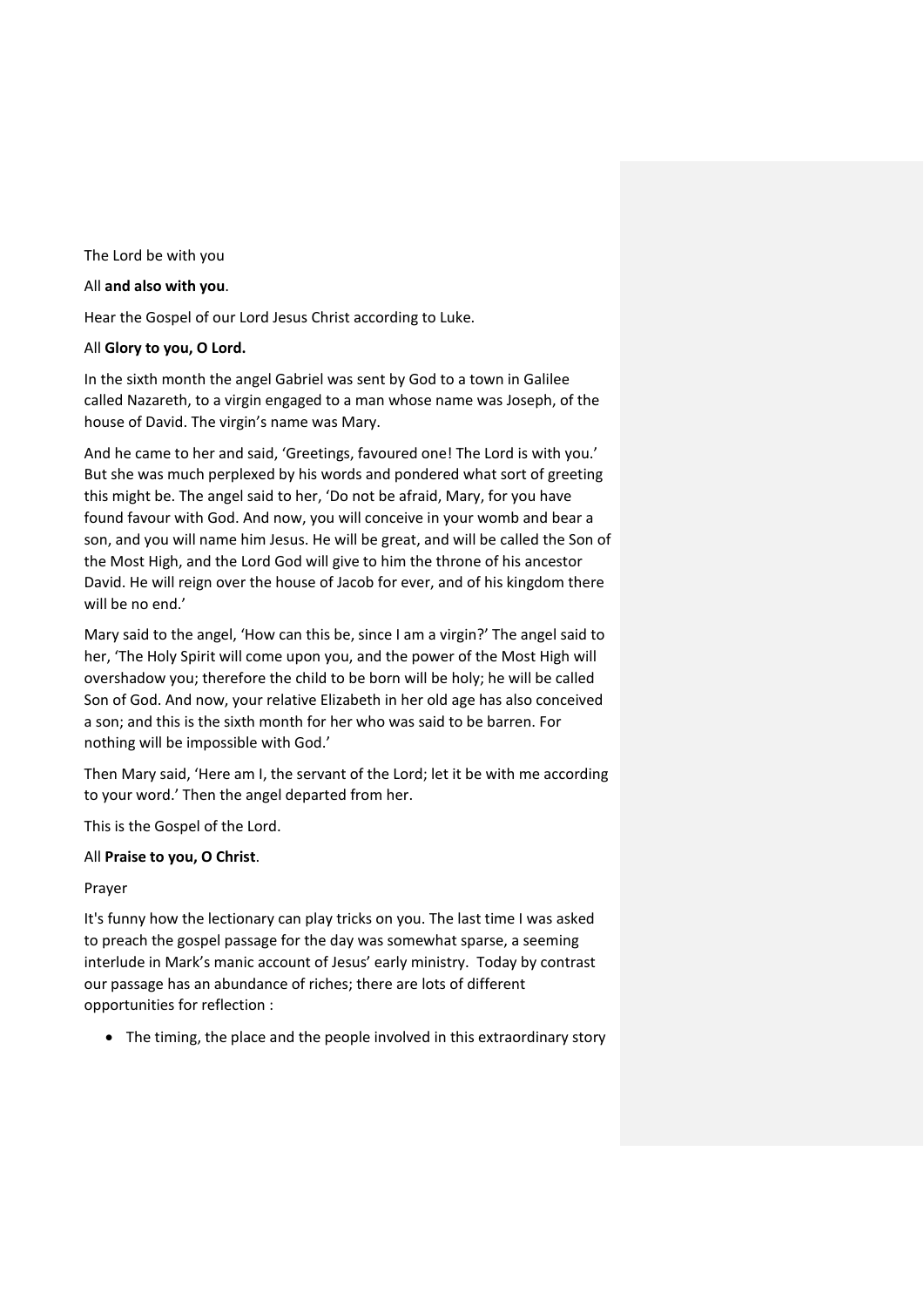- The appearance of the Angel Gabriel and his opening words to the peasant teenager Mary "greetings favoured one, the Lord is with you'
- The words "fear not', which often precede a significant encounter with God, or one of God's Angels throughout the Bible
- The completely outrageous proposition put to Mary of the concept of the Virgin birth, plus the fact that she is able to question and challenge it
- The affirmation, so true, but sometimes so hard to live by that "nothing" will be impossible with God'
- The revelation of the fulfilment of God's plan for God's creation…. to whom? Not to Kings or High Priests but the humble and lowly Mary
- The realisation that this plan involves God, the source of all being, taking on the constraints of human flesh - fully God and fully human
- The reassurance given to Mary in the form of the miracle of her cousin Elizabeth's pregnancy
- And of course Mary's response to the Annunciation in the words "here am I servant of the Lord, let it be with me according to your word'

I could stop here and leave the rest of the sermon slot to quiet individual contemplation on this passage which has so much in it to reflect the sovereignty, wisdom, power, faithfulness, compassion and love of God our creator.

But I won't ; However I would encourage all of us to take time out today to dwell on maybe one or two of these absolute gems of truth in today's gospel.

While there is so much of the character of God to wonder upon here, there is also the person of Mary to consider. I'm increasingly fascinated by her; a confession that would leave many of my evangelical friends if not shuddering then at least scratching their heads in perplexity.

What was it about Mary that enabled her to respond to God's extraordinary proposition with those words so full of grace "let it be with me according to your word"? Mary must have known the immediate consequences of what she was committing to when she said these words. The damage to her reputation and her planned marriage to Joseph, never mind the possible punishments she might have to endure as an unmarried pregnant woman under Judaic law. So to say what she said showed not only a an acknowledgment of God's sovereignty over her life but also a massive trust in in God as her personal saviour and Lord.

**Commented [JL1]:**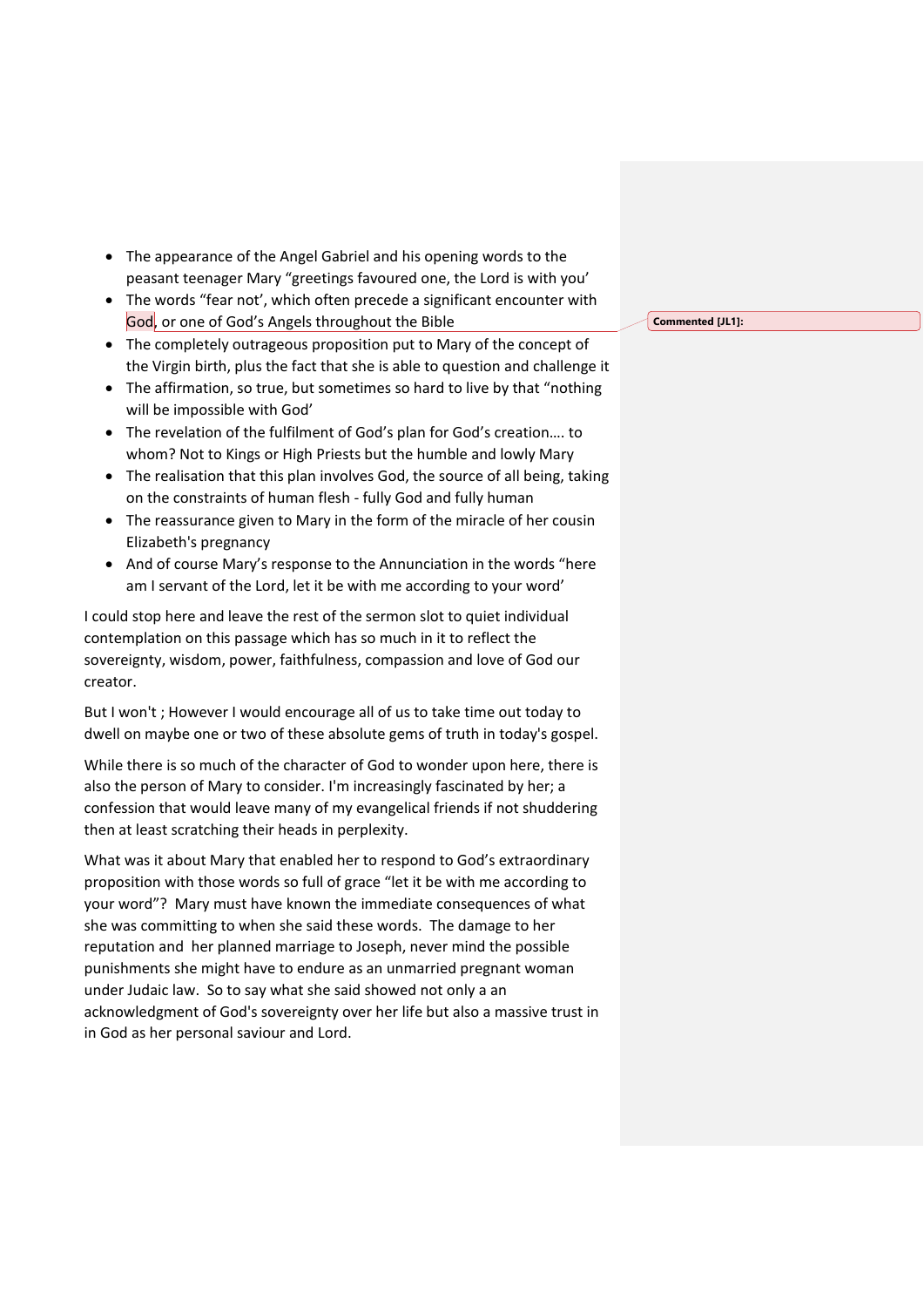We don't really know much about Mary and she doesn't appear that frequently in the gospel narratives. She was a young woman brought up in a highly paternalistic society with the expectation that her role in life would be to bear children and to serve in her family home. She wouldn't have been educated , almost certainly illiterate, but from what we know from other narratives, an observant Jewess who would have had the opportunity to hear (but not debate) the teaching of the law and the prophets in the synagogue and temple as she grew up.

So in many ways, completely different to most of us. We who have had access to education ,who are literate, and so able and actively encouraged to read and debate the whole of scripture. And brought up in a wealthy society where we have also been encouraged to self actualise, to be the best that we can be, and to enjoy the freedoms and rights that exist within our established democracy.

Please don't misinterpret me; None of these things are wrong or bad, quite the opposite. However, it may be that given the environment in which we live, our sense of privilege and our expectation of the protection of our human rights enshrined in our laws and culture, it may be that sometimes these privileges blunt our willingness to bow to the sovereignty of God in our lives, rather than to respond to God with the sense of awe, wonder and worship that Mary did.

Again it's difficult to glean much about Mary's personality from her Gospel appearances, but there is a word that is used in this passage and repeated later in the story of Jesus's presentation at the Temple which speaks of her attitude of heart. She 'ponders', she 'treasures all these things in her heart'. I am sure that this attitude of reflection to absorb and dwell in the teachings that she would have heard week in and week out would have enabled her to develop a deep sense of the character of God and therefore to trust God as her exceptional calling is revealed to her by the Angel Gabriel.

And so this thought takes us back to where I started; the theological gems that exist in this passage, this passage which at its heart reveals God's dramatic, outrageous, unexpected, incredible, wonderful plan to restore all creation, all that we see and touch, all those that we know and love and our very selves to the very best that we can be in God's sight.

And that surely is something worth pondering upon.

<Silence>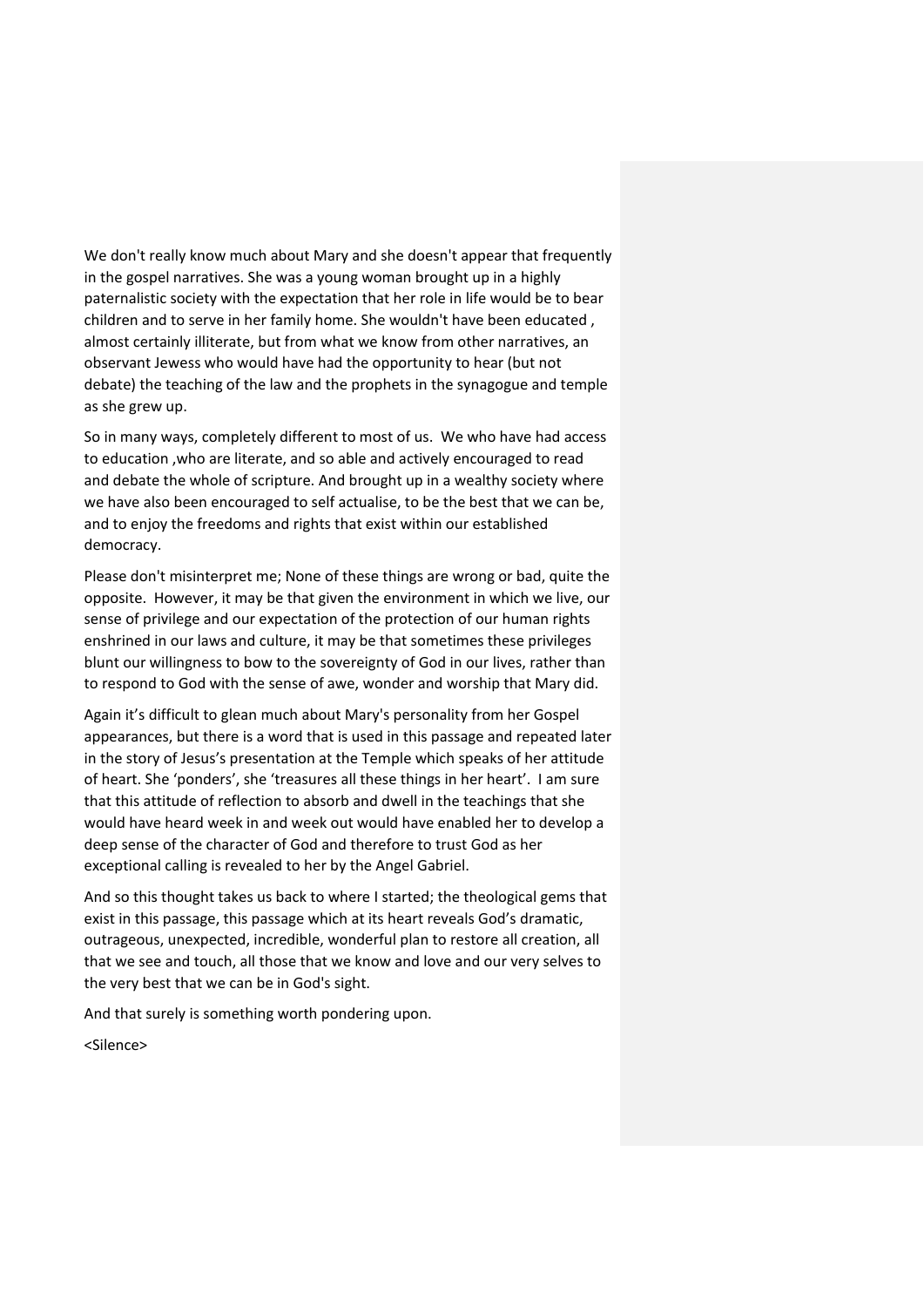# LET US AFFIRM OUR FAITH in the words of the Creed:

We believe in one God, the Father, the Almighty, maker of heaven and earth, of all that is, seen and unseen. We believe in one Lord, Jesus Christ, the only Son of God, eternally begotten of the Father, God from God, Light from Light, true God from true God, begotten, not made, of one Being with the Father; through him all things were made. For us and for our salvation he came down from heaven, was incarnate from the Holy Spirit and the Virgin Mary and was made man. For our sake he was crucified under Pontius Pilate; he suffered death and was buried. On the third day he rose again in accordance with the Scriptures; he ascended into heaven and is seated at the right hand of the Father. He will come again in glory to judge the living and the dead, and his kingdom will have no end. We believe in the Holy Spirit, the Lord, the giver of life, who proceeds from the Father and the Son, who with the Father and the Son is worshipped and glorified, who has spoken through the prophets. We believe in one holy catholic and apostolic Church. We acknowledge one baptism for the forgiveness of sins. We look for the resurrection of the dead, and the life of the world to come.

Amen.

Let us Pray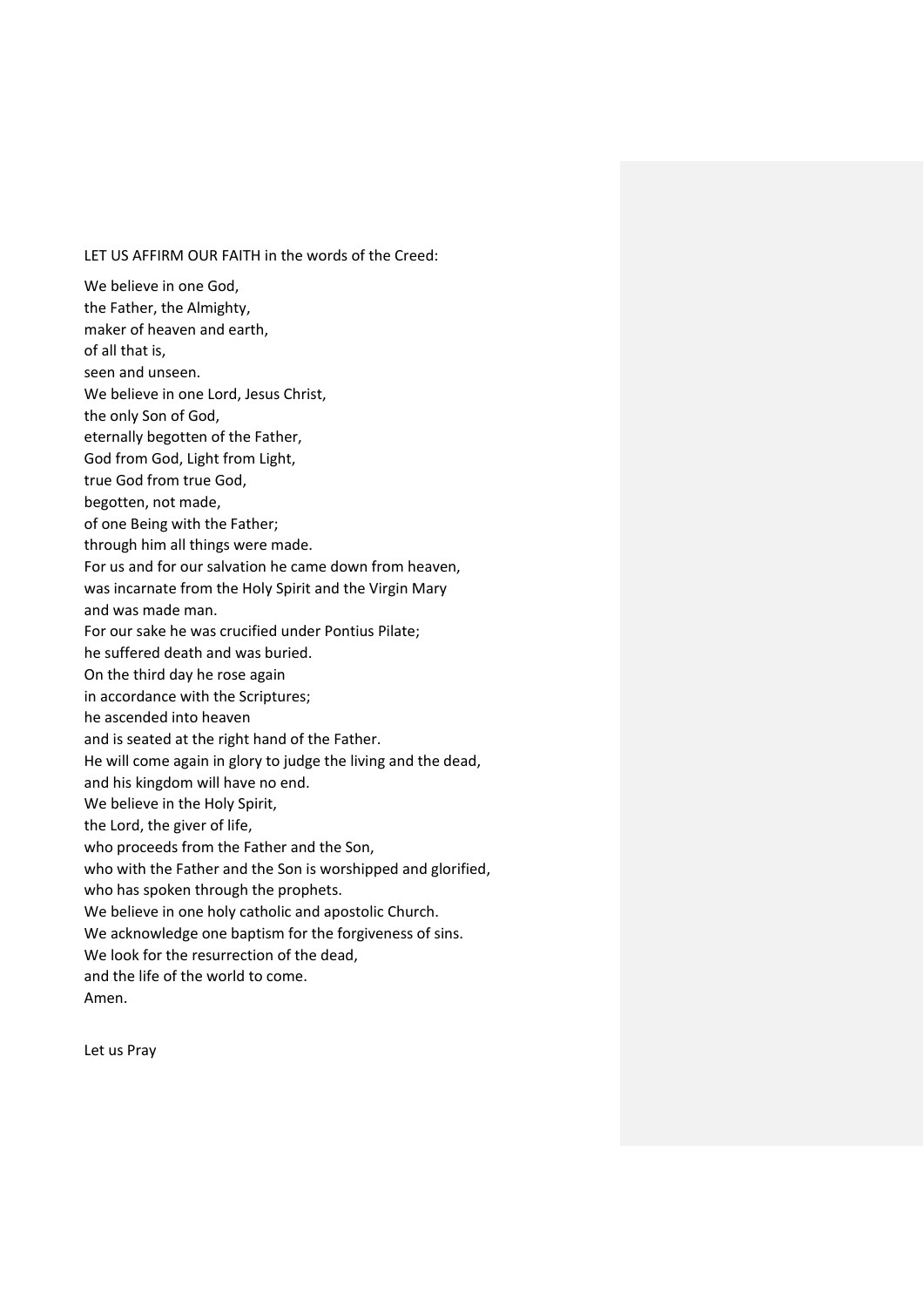My soul magnifies the Lord, and my spirit rejoices in God my Saviour

*Lord, help us find time as Mary did to ponder your word and your truth, and so to grow in our knowledge of your Sovereignty and in our trust in you.*

### *Lord Hear us…*

For He has looked with favour on the lowliness of his servant, surely from now all generations will call me blessed, for the Mighty One has done great things for me and Holy is His name.

*We pray for all those who are seeking truth, and meaning, and especially those that have been touched by the 'Come and See' initiative. And for any that may feel that they are unworthy of you, maybe too lowly. We ask that you would make known your compassion and love for them and all people, just as you did to your servant Mary.*

### *Lord Hear us…*

His mercy is for those who fear Him, from generation to generation. He has shown strength with his arm. He has brought down the powerful from their thrones and lifted up the lowly.

*We continue to pray for those areas of the world where there is strife and conflict, and where power is being abused. We pray especially today for the situation in Myanmar, for justice to prevail there for all people.* 

*And we continue to ask for wisdom for all those in authority who are having to make difficult decisions in response to Pandemic, and the distribution of vaccines across the world*

#### *Lord hear us…*

He has filled the hungry with good things and sent the rich away empty

*We lift before you those who fear for their livelihood as a result of the pandemic, and also all those who grieve the loss of a loved one over the past year. We remember the families and friends of the 126,382 souls who are now in your hands from the UK as well as the 2.7 million across the world.* 

*In a moment of silence, we pray for anyone who is especially on our hearts at this moment.* 

*We pray that you would fill our hearts with good things as we grieve.*